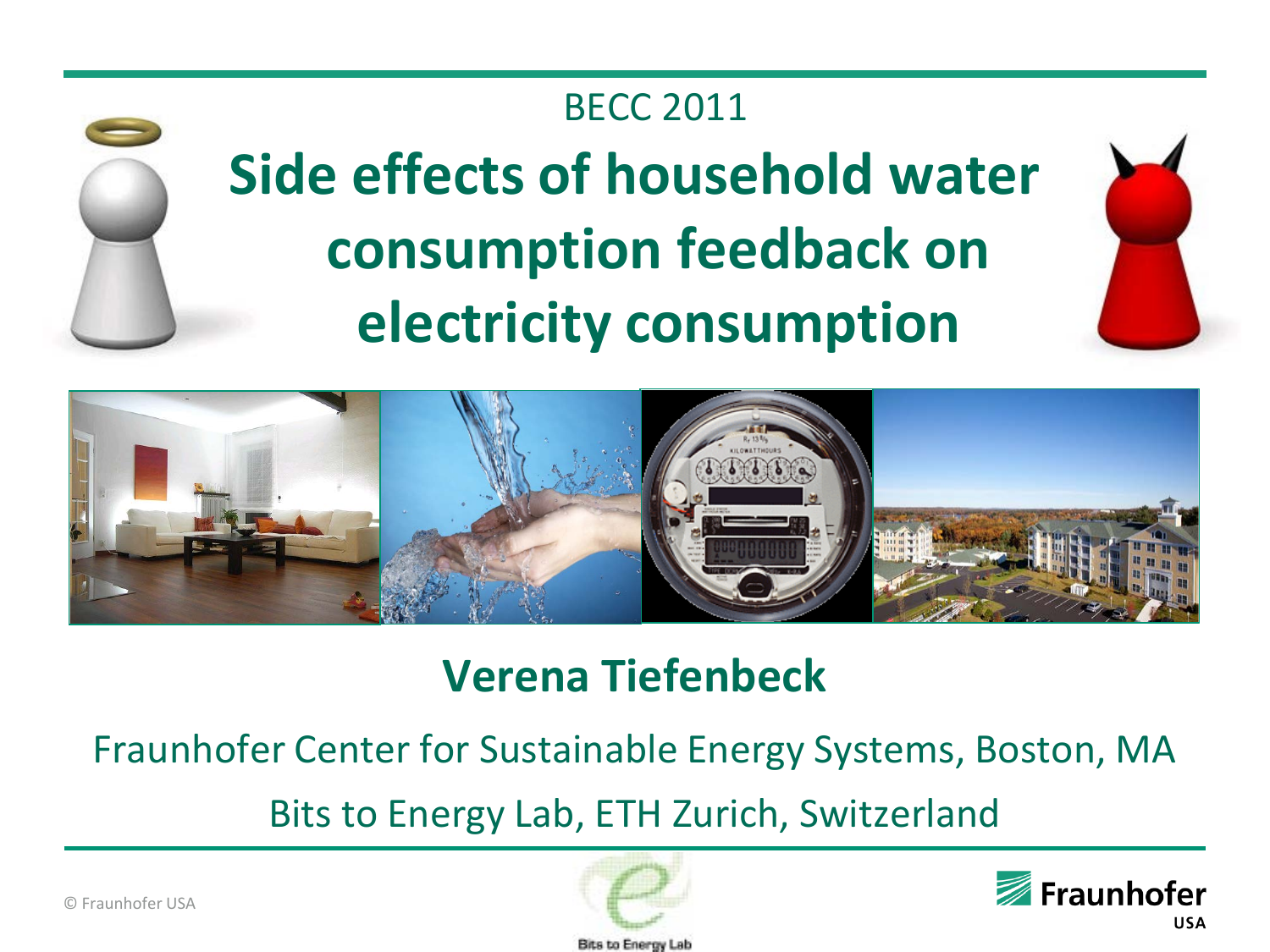### **The discussion on potential side effects of environmental behavior change is controversial.**

- Most environmental campaigns
	- Target one single domain, e.g. water use
	- Evaluation: only targeted variable analyzed

#### **Potential side effects are not considered.**





Small actions as a moral excuse

### **Not considered in cost-benefit analysis of smart meter installations and energy efficiency campaigns!**



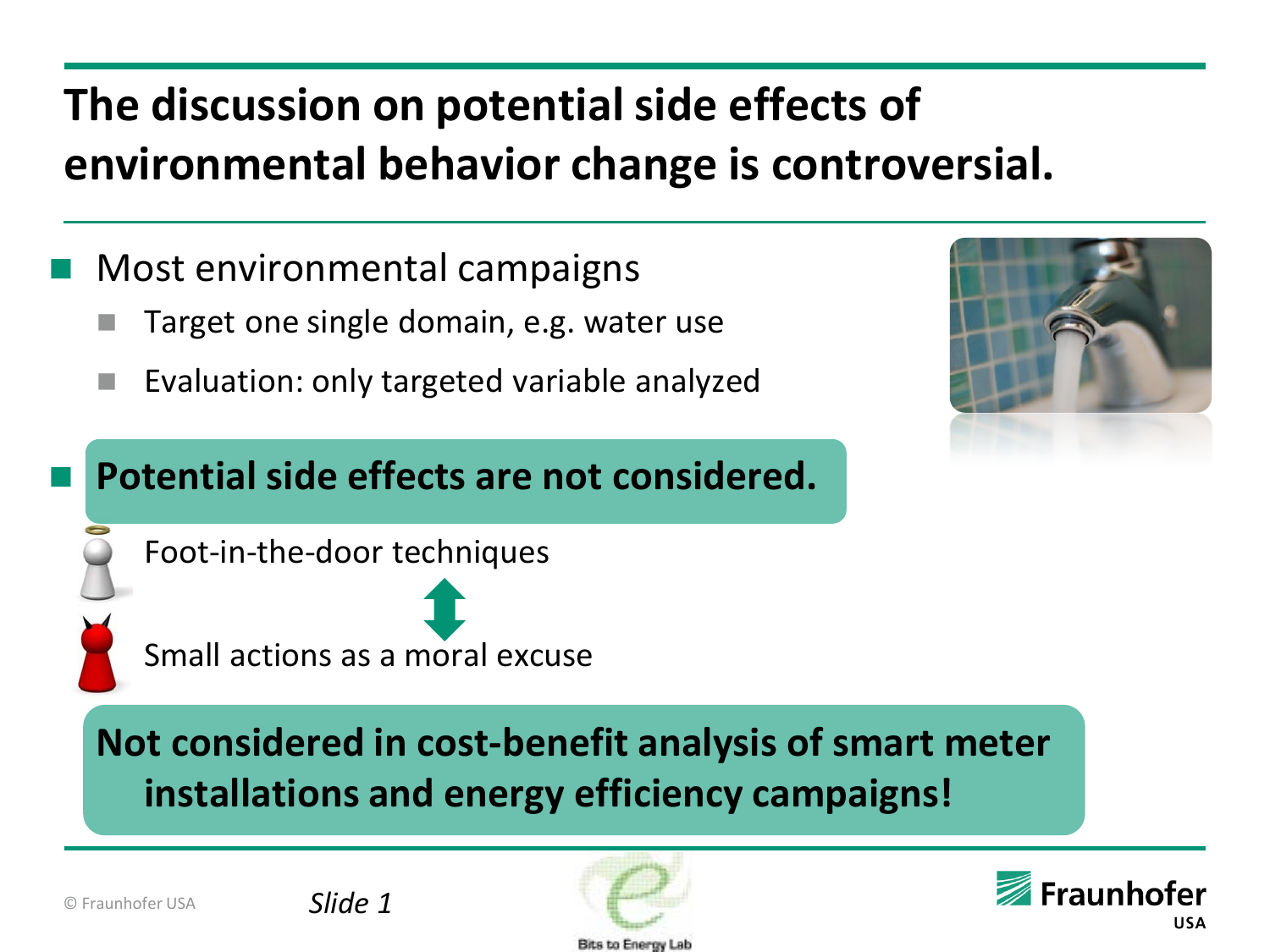# **More recent literature indicates more support for moral licensing (negative spillover effects).**

#### **Positive spillover effect**

- Bem's self-perception theory (1972) : behavior as cue to internal dispositions
- Desire for **consistency** (Festinger 1957)
- Ex.: Recycling and buying organic food (Thøgersen 2003)

### **Moral licensing**

- Previous behavior **decreases barrier** for socially undesirable/ morally questionable actions
- Moral **credits** model: accumulate credits for deviation (Miller&Effron 2010)
	- Moral **credentials** model: behavior not as transgression



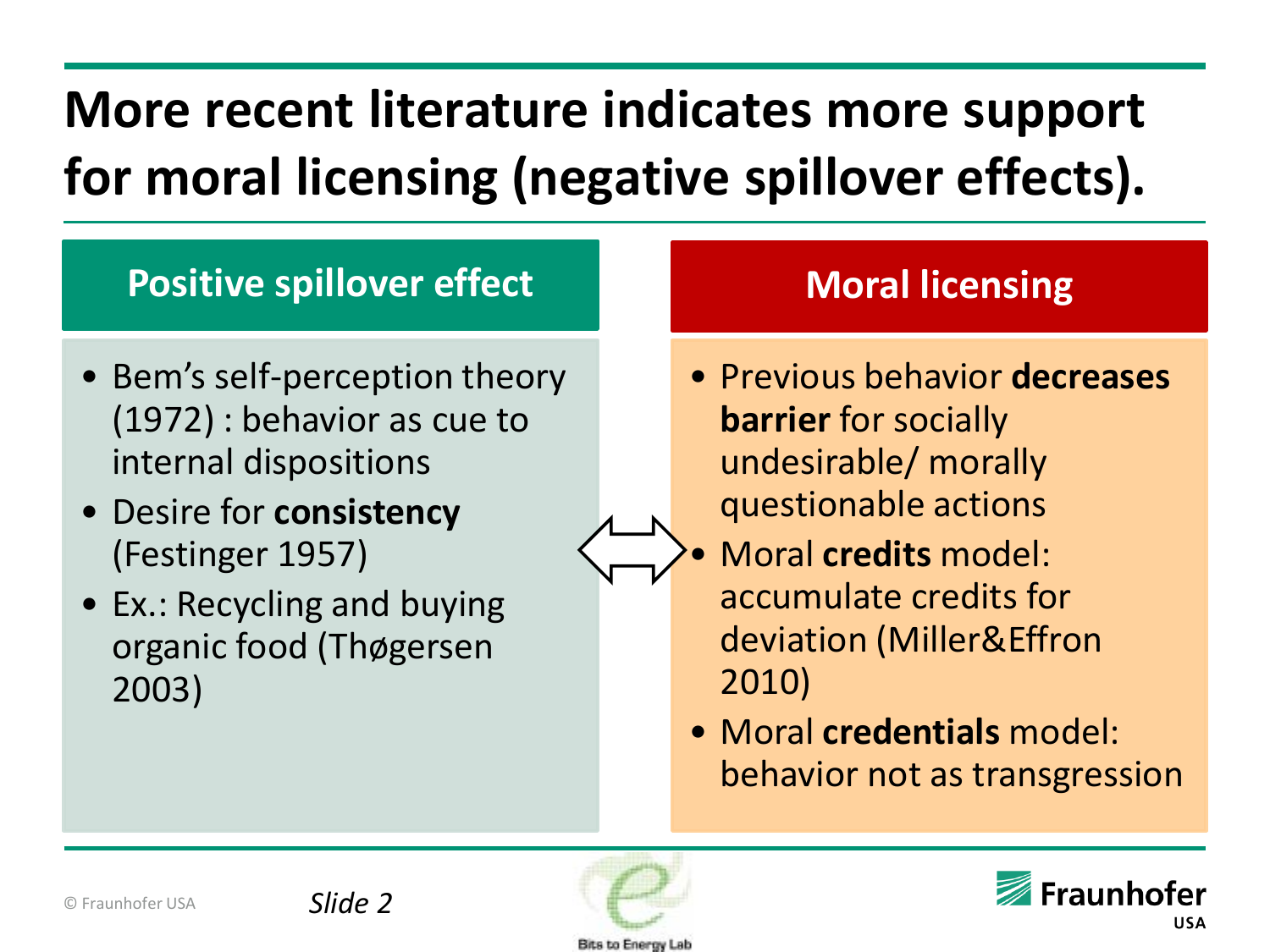# **Previous studies found evidence for different types of moral licensing in a variety of domains.**



### Within behavioral domain

Racism, sexism, donations, food choice, consumer behavior,...



#### Across domains

Shopping for green products increasing likelihood of stealing/lying



Visibility to others not necessary



Mere anticipation of future behavior sufficient

### **Problem: based on lab experiments & surveys!**



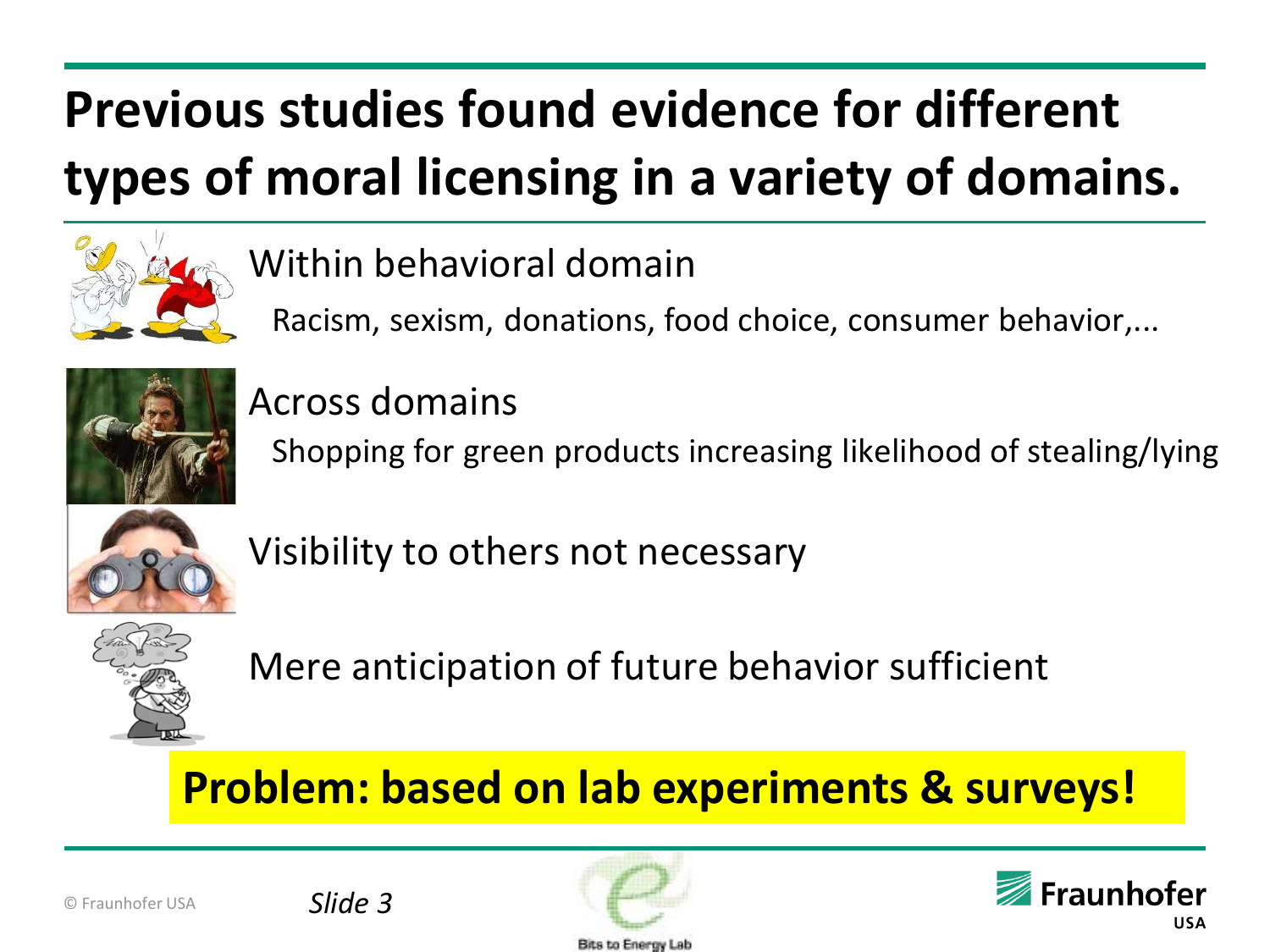# **Conditions favoring moral licensing are highly relevant for environmental behavior.**

| <b>Behavioral history</b>                                                                                                                     | <b>Environmental</b><br>behavior |
|-----------------------------------------------------------------------------------------------------------------------------------------------|----------------------------------|
| 1. Domain unimportant to one's identity                                                                                                       |                                  |
| 2. Behavior framed as <b>progress</b> , not<br>commitment to goal                                                                             |                                  |
| 3. Avoiding hypocrisy less important<br>No claim about moral values<br>Not same domain<br>$\bullet$<br>Not blatant transgression<br>$\bullet$ |                                  |



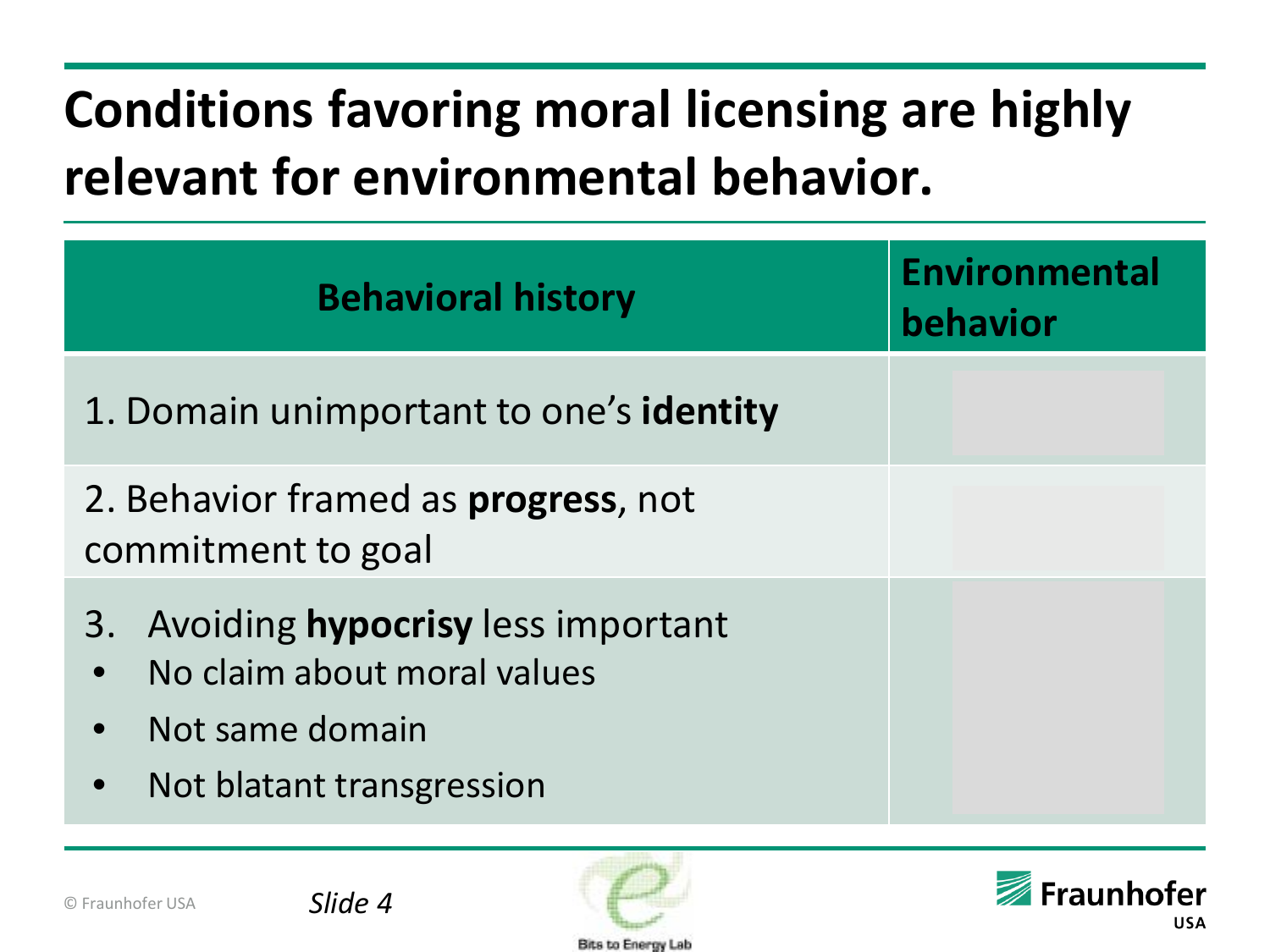### **This field study quantifies the impact of a water consumption feedback campaign on electricity usage.**

- 200 apartments in one property, 11 weeks
- Apartments submetered for water, electricity and gas
- Similar apartment characteristics (same appliances etc.)
- Opt-out study
- Residents informed in advance
- More representative sample
- "Random" group assignment





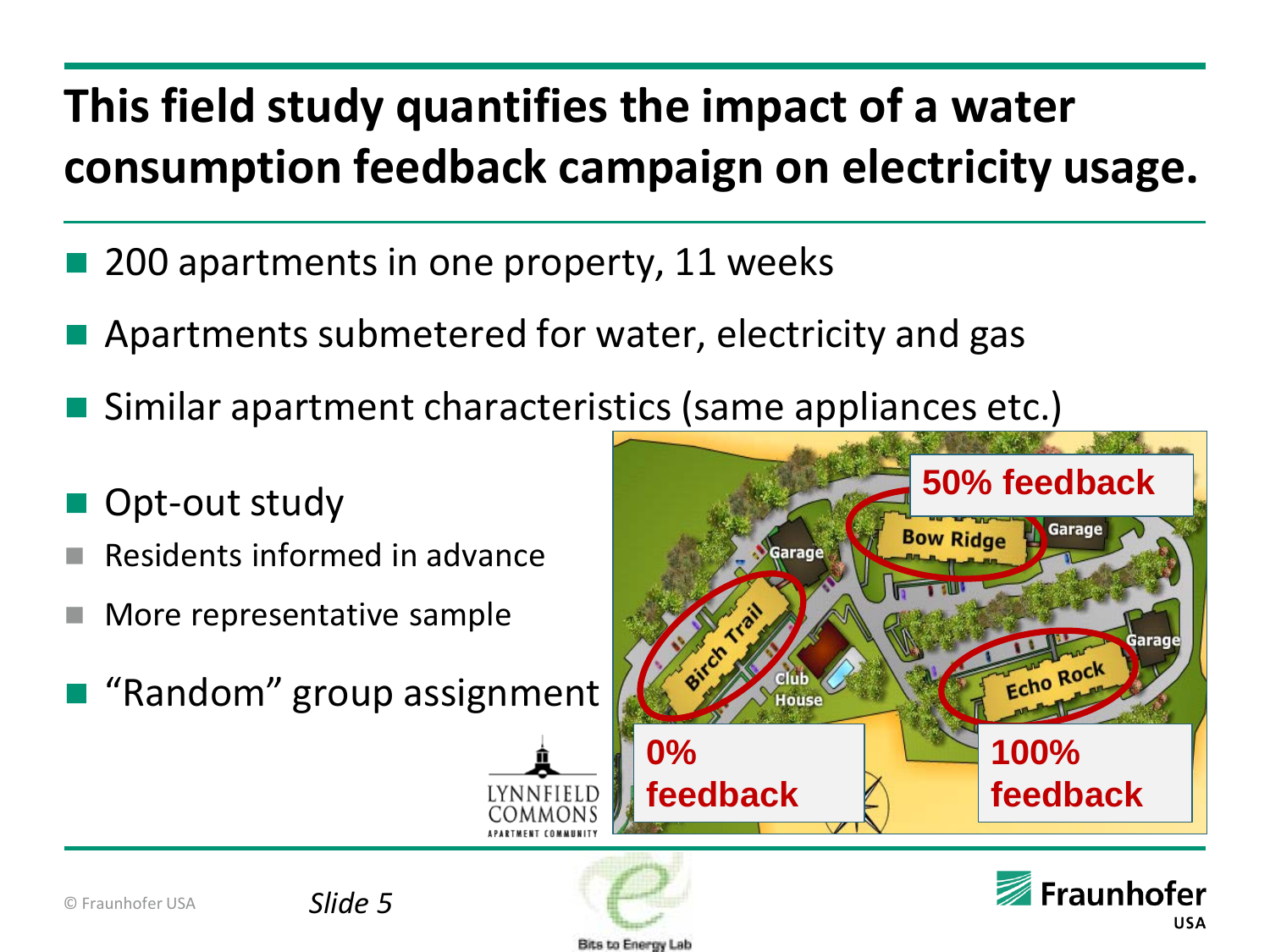### **Actual field data are used to quantify the impact of the water feedback campaign (on water and electricity).**

- Utility consumption data
	- Water (daily readings)
	- Electricity (weekly)
- Weekly feedback on per capita water usage
	- Control (77 units): no feedback
	- Treatment (77 apartments):
		- Prosocial message
		- Water conservation tip
		- Comparison with 10% most efficient apartments







**Bits to Energy Lab**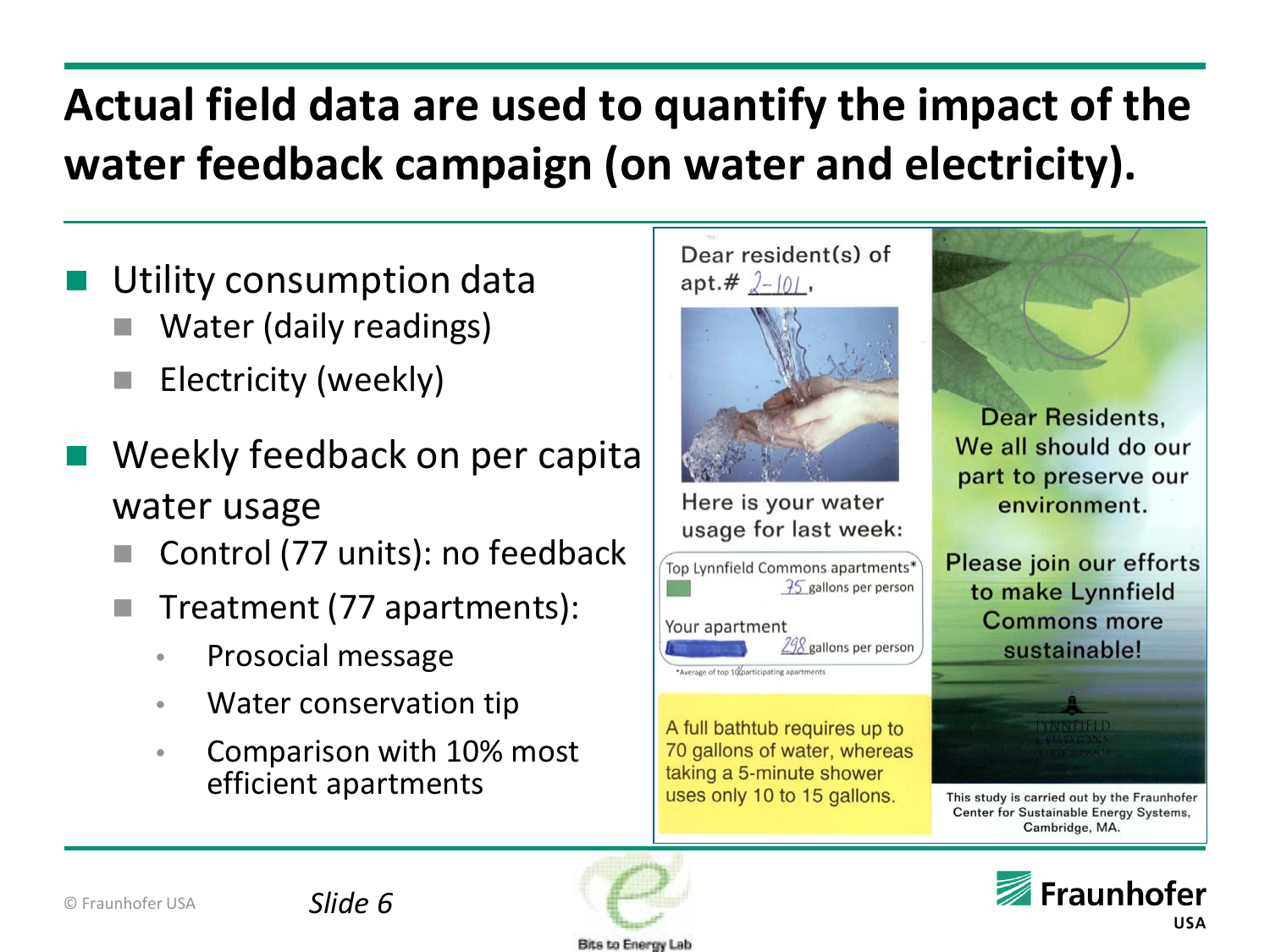# **Utility consumption data are subject to noise: example water**

- **Median usage per apartment:** 74gal/day
- Average standard deviation: 77gal/day
- $\Box \rightarrow$  Controlled for
	- # of occupants
	- Weekdays
	-





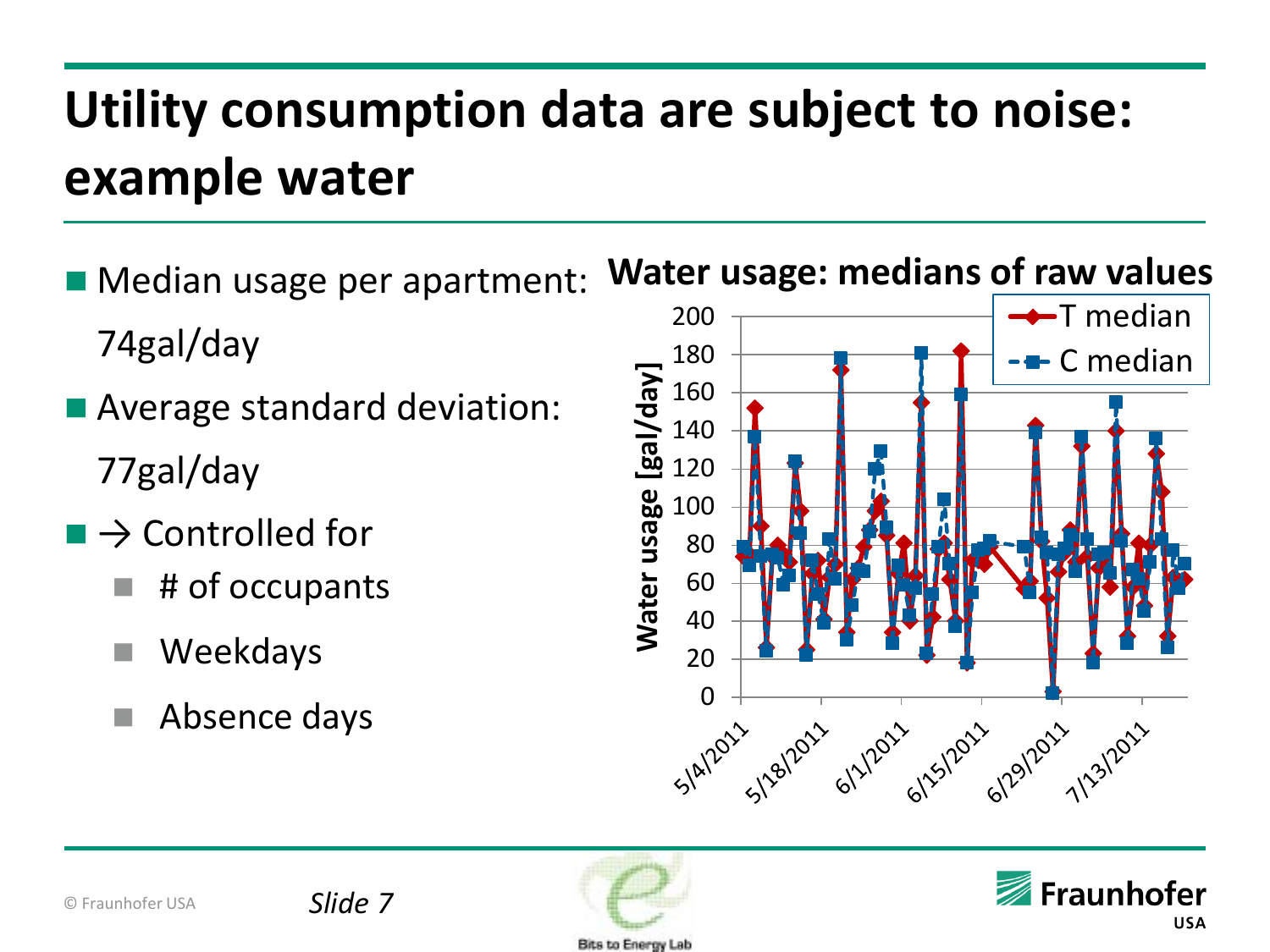## **During the feedback period, the treatment group used 7.4% less water (before: no difference).**



**The effect is significant, robust and not due to outliers!** 

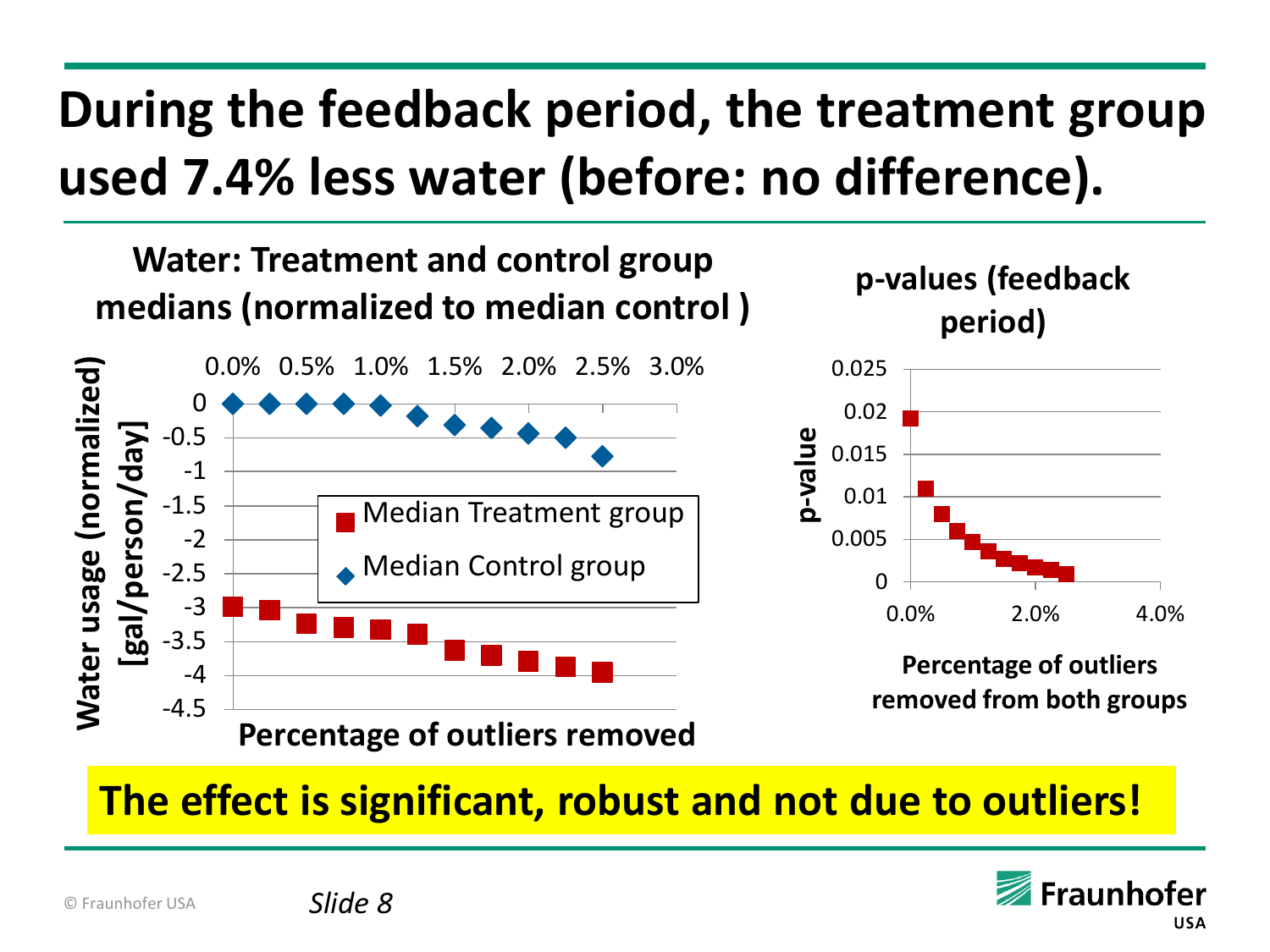## **Data show support for moral licensing: The treatment group used more 5.7% more electricity!**



**The effect is significant, robust and not due to outliers!** 

© Fraunhofer USA

*Slide 9*



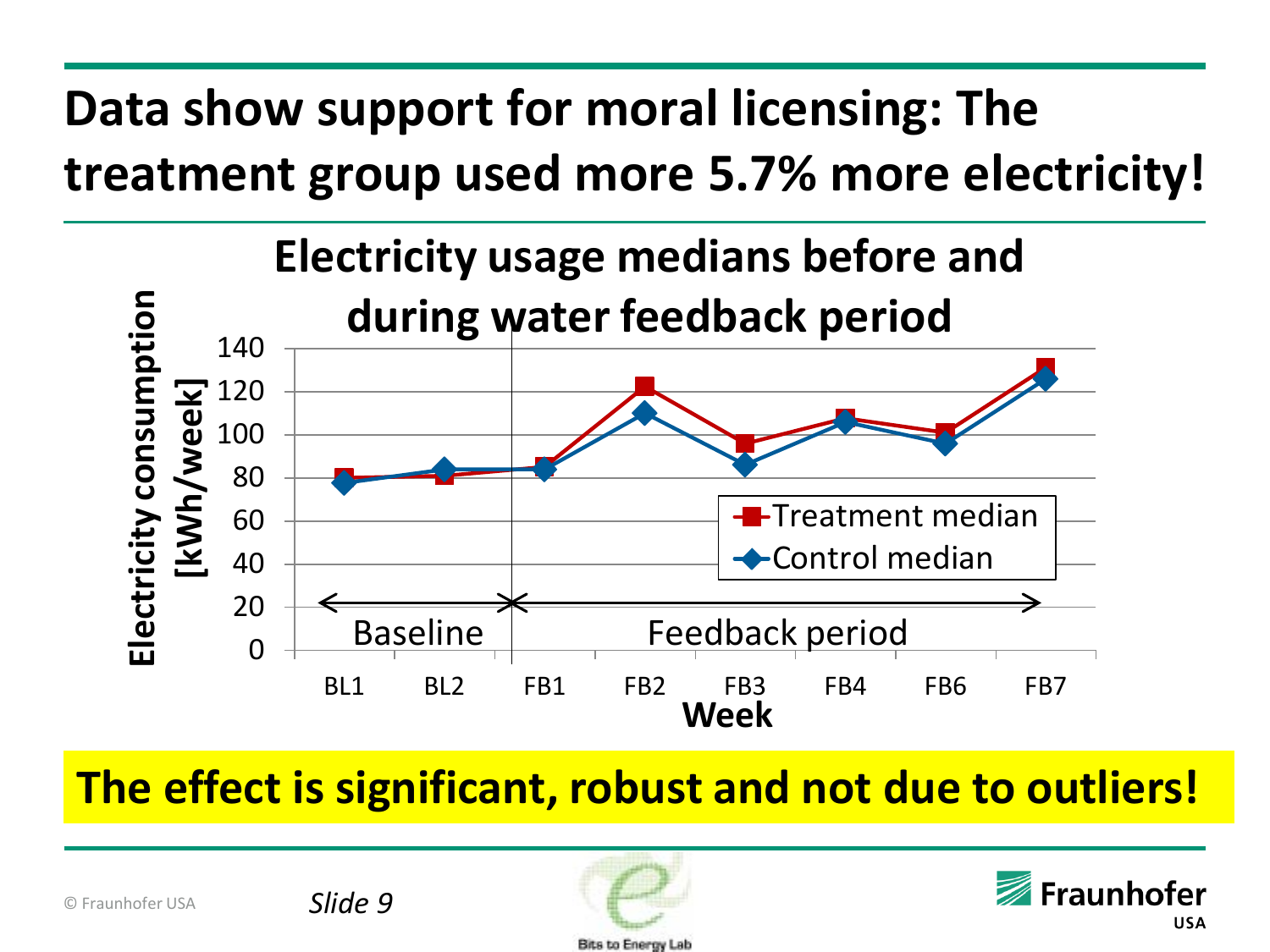### **Summary (1): Despite evidence from many domains, licensing is overlooked in environmental behavior.**

- Evidence for licensing effect found in many domains
- Environmental behavior prone to moral licensing by its nature
- Lack of actual field data

- This study:
	- Actual consumption data
	- Water feedback campaign
	- $\blacksquare$  Electricity data confirm licensing









Bits to Enero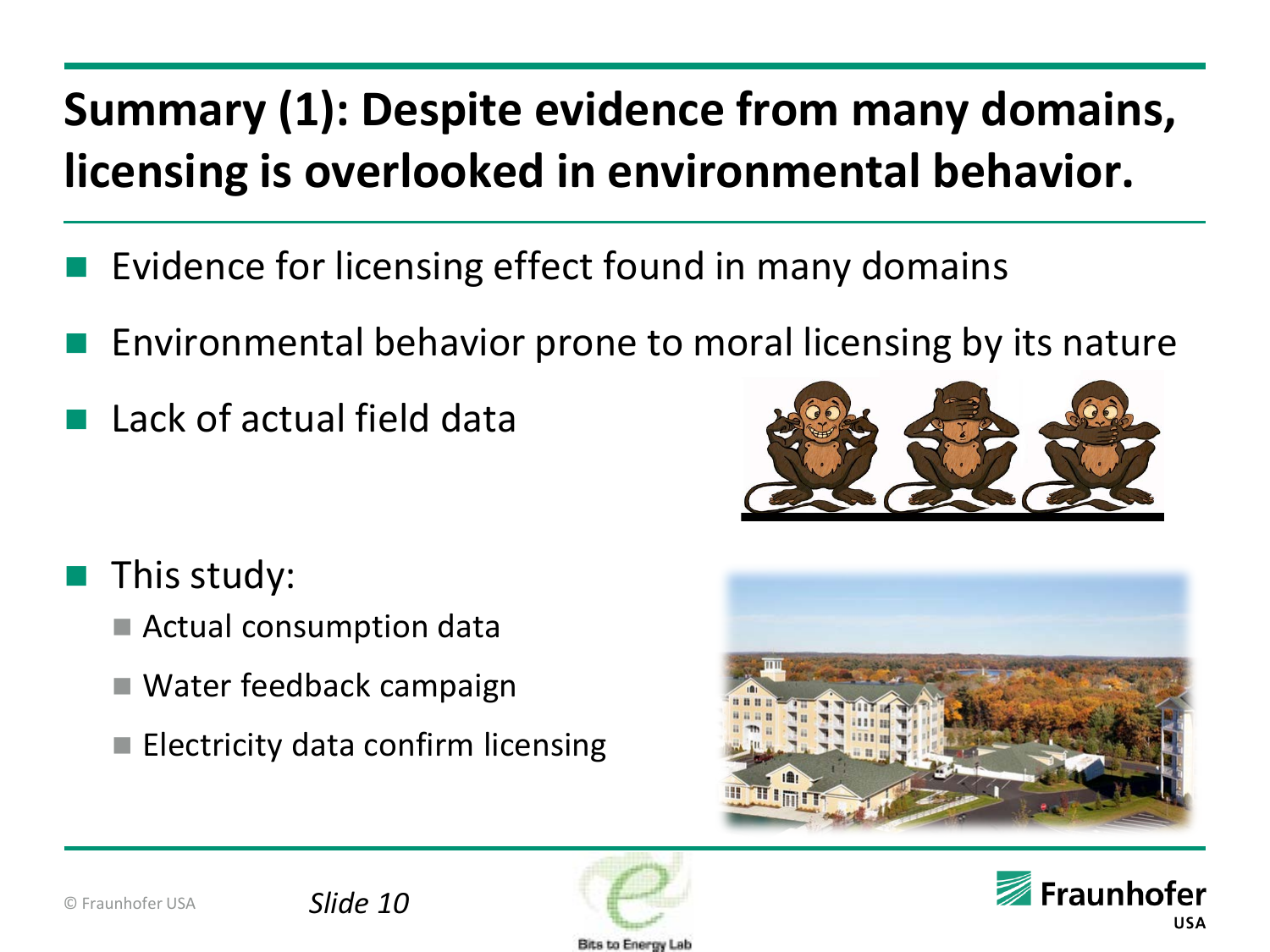### **Summary (2): Understanding the licensing effect allows mitigating its risks and leverage opportunities.**

- Are we "fighting fire with fire"?
- Need to investigate risks and opportunities
	- Risk: Danger to  $CO<sub>2</sub>$  reduction goals
	- Opportunity: e.g. climate compensation programs
- Key issue: Balancing messages



"*Your behavior has an impact*"



"*Don't overestimate the positive impact of your efforts*"